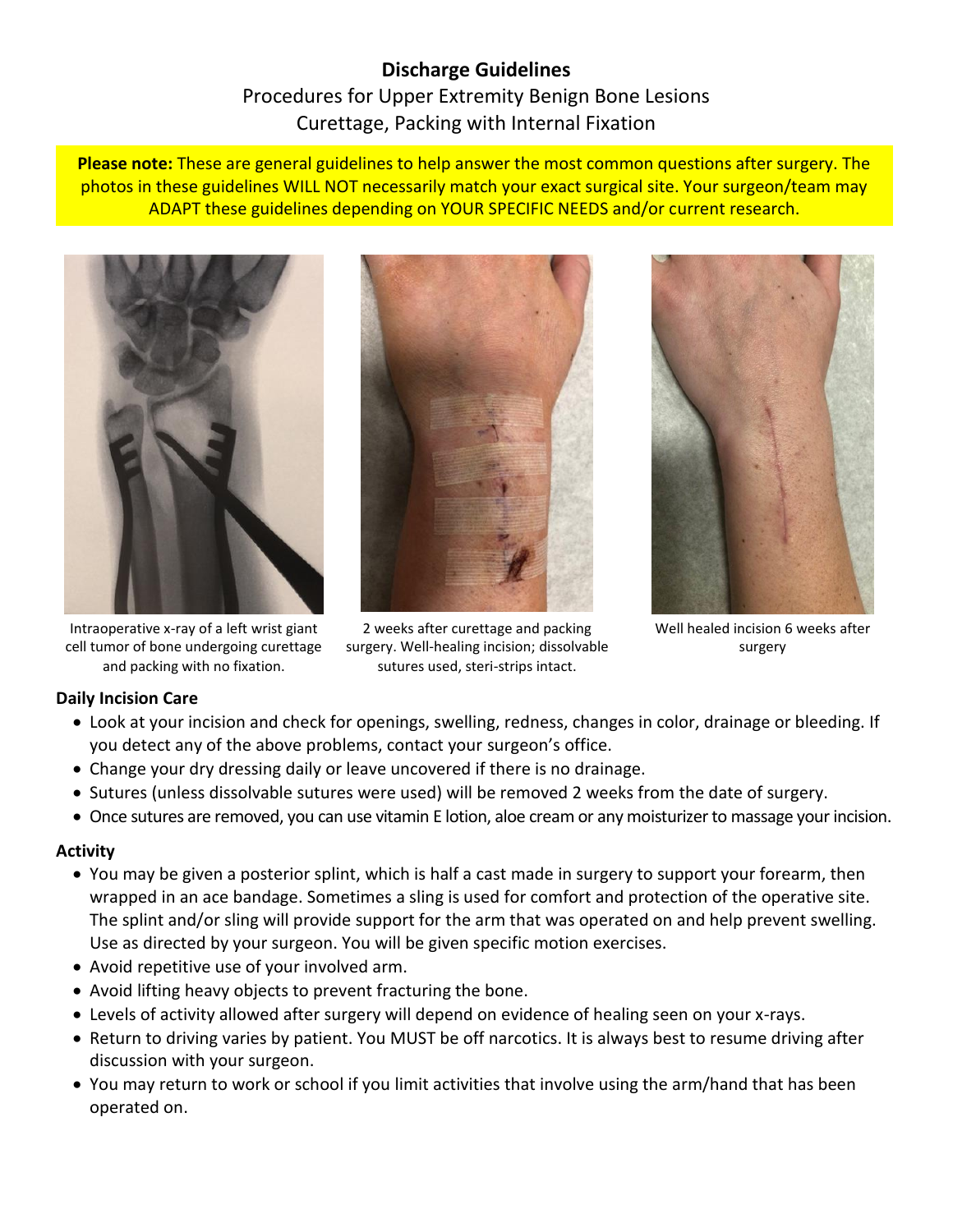#### **Diet**

- Your appetite may be less than normal after surgery.
- Incorporate proteins and plenty of fluids into your diet, both of which will aid in the healing process.
- If you are taking narcotics, you should take some type of laxative to prevent opioid-induced constipation.

#### **Medication**

- Continue to take your regular medications.
- If necessary, take prescribed pain medication (narcotics) as directed.
- DO NOT drink alcohol or drive while taking narcotic pain medication.
- If you are taking narcotics, you should take some type of laxative to prevent opioid-induced constipation.

## **Pain**

- Your surgical team understands that you will experience different levels and types of pain following your surgery. You will be prescribed a narcotic, if you wish. Some patients decline a narcotic due to the current opioid crisis and request milder pain medications (tramadol), and/or just take Tylenol alternating with anti-inflammatory medications (Advil, Motrin, Aleve), if tolerated. When we prescribe narcotics, we must do so per current state and federal regulations, which includes a narcotic contract.
- Because of the current focus on opioid addiction, we recommend a multitude of cognitive behavioral techniques, such as imagery, mindfulness, psychotherapy, deep breathing exercises, virtual reality for distraction, journaling, video games, TENS unit (muscle stimulators that can be used at home) and all other integrative care therapies (physical therapy, acupuncture, chiropractic, massage, lymphedema treatment, reiki).

## **Common Problems**

- If you experience pain and/or swelling, try elevating the site for relief or apply ice use caution not to leave on more than 20 minutes to prevent frost burn.
- If you develop a firm lump in the incisional area, and your overlying skin looks black and blue, you may have developed a postoperative hematoma (blood collection at the operative site where the mass was removed). Notify your surgeon's office.
- Your arm may seem heavy after surgery. This is due to your muscle weakness. Your strength and ability to control your arm will increase over time.
- You may experience numbness at your incision site. This is normal and usually decreases in time.
- For constipation (not being able to move your bowels), drink plenty of water and non-carbonated fluids, and eat foods that are high in fiber (e.g. bran, prunes, fruit, whole wheat breads). There are numerous over-the-counter medications available to help relieve constipation such as Dulcolax, Magnesium Citrate or Miralax. Ask your local pharmacist to assist you in finding one that is right for you.
- If you smoked cigarettes before the surgery, DO NOT START SMOKING AGAIN! Smoking (the nicotine) causes constriction of blood vessels preventing adequate blood flow to the operative area and can delay healing. If you need assistance with this, please contact the MGH Quit Smoking Service at 617-726-7443.

# **Returning to Work/School**

- The length of disability following surgery varies depending on the type of work you do. You may return to school or a sedentary type job much earlier than you would return to a job requiring physical labor.
- You should give yourself AT LEAST 2 months to recover before thinking about going back to work/school. Everyone responds differently, but most require this time for extensive physical therapy. Then, if you follow the activity guidelines given by your surgeon, you can return to work/school when you feel ready.
- In general, we recommend patients refrain from contact sports, lifting or pushing heavy objects, and no excessive bending and prolonged sitting, standing, walking, and climbing until healed and strength has returned.